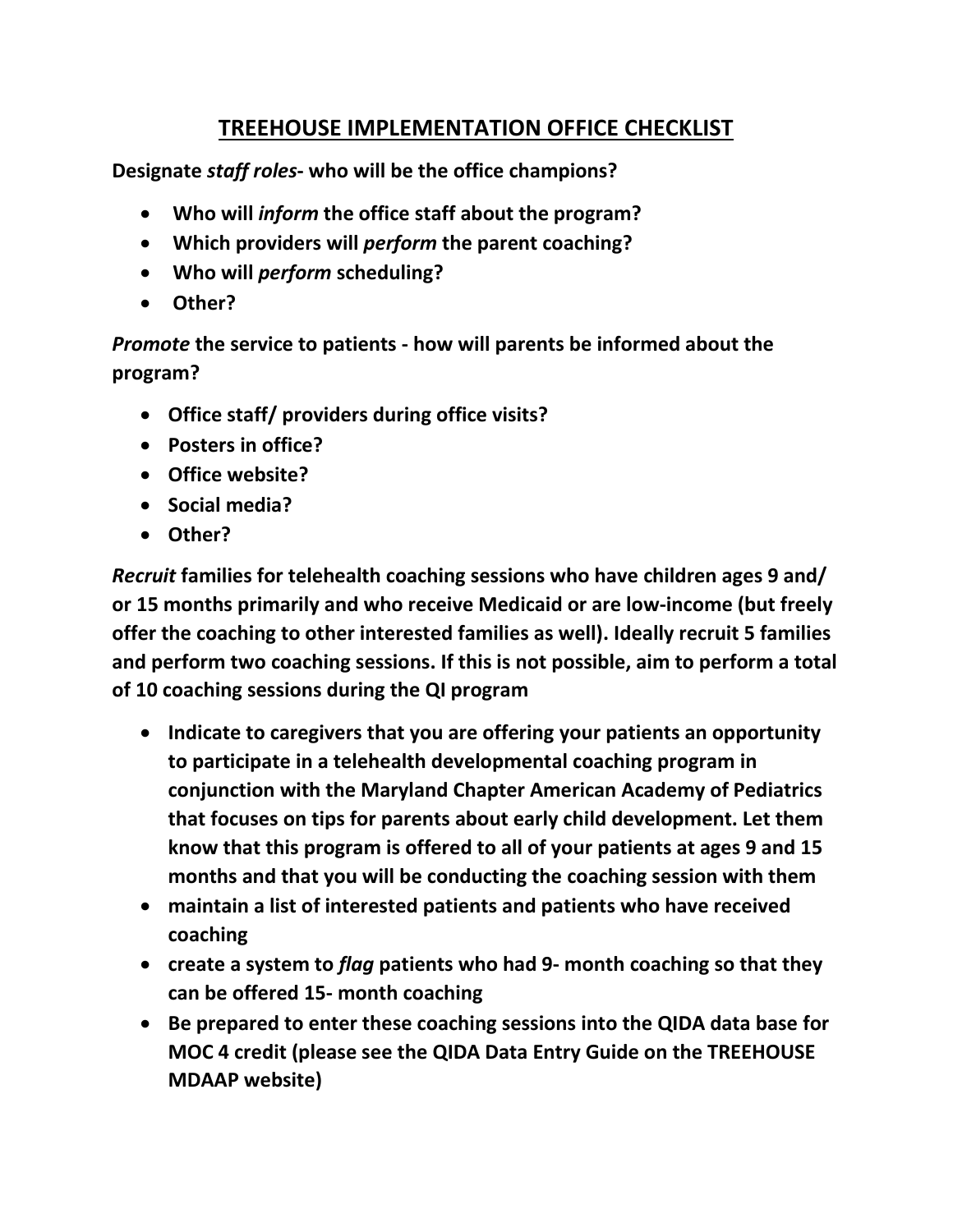## **TREEHOUSE Study**

- **Ask caregivers who wish to receive coaching if they would** *also* **like to participate in the TREEHOUSE study. Caregivers who wish a developmental coaching session do** *not* **have to enroll in the TREEHOUSE study**
- **Study participants must be able to speak English**
- **Please provide the caregiver with TREEHOUSE Caregiver Information Sheet which contains a QR code for them to enroll in the study online. You may wish to make hard copies of this sheet to hand out to interested parents. Please** *also* **send the patient's initials, DOB, and email address as well as the date of the upcoming coaching session if available to Heather Whitty from the University of Maryland research team at heather.whitty@ssw.umaryland.edu**
- **Tips on how to briefly present the study to caregivers can be found in the Caregiver Recruitment Guide on the MDAAP TREEHOUSE website**

*Scheduling-* **how will the telehealth coaching session be integrated into the provider schedule?**

**Select a** *telehealth platform* **that is HIPAA compliant and that has** *sharing*  **capabilities for the power point you will be using and that can also be used to**  *videotape* **one of the coaching sessions**

*Parent permission forms* **if that is office policy for telehealth visits/ (permission forms will be needed for any video recorded patient sessions). Sample parent permission forms can be found on the MDAAP TREEHOUSE website. A separate consent form will be used for caregivers who enroll in the TREEHOUSE study.**

*TREEHOUSE EMR template* **needs to be integrated into the office EMR**

*Coding and insurance reimbursement***: use the insurance reimbursement tracking form to document which codes are being reimbursed and which insurance companies are providing reimbursement. Billing codes are listed on the top of the EMR template. Your office can choose whether to bill the patient**